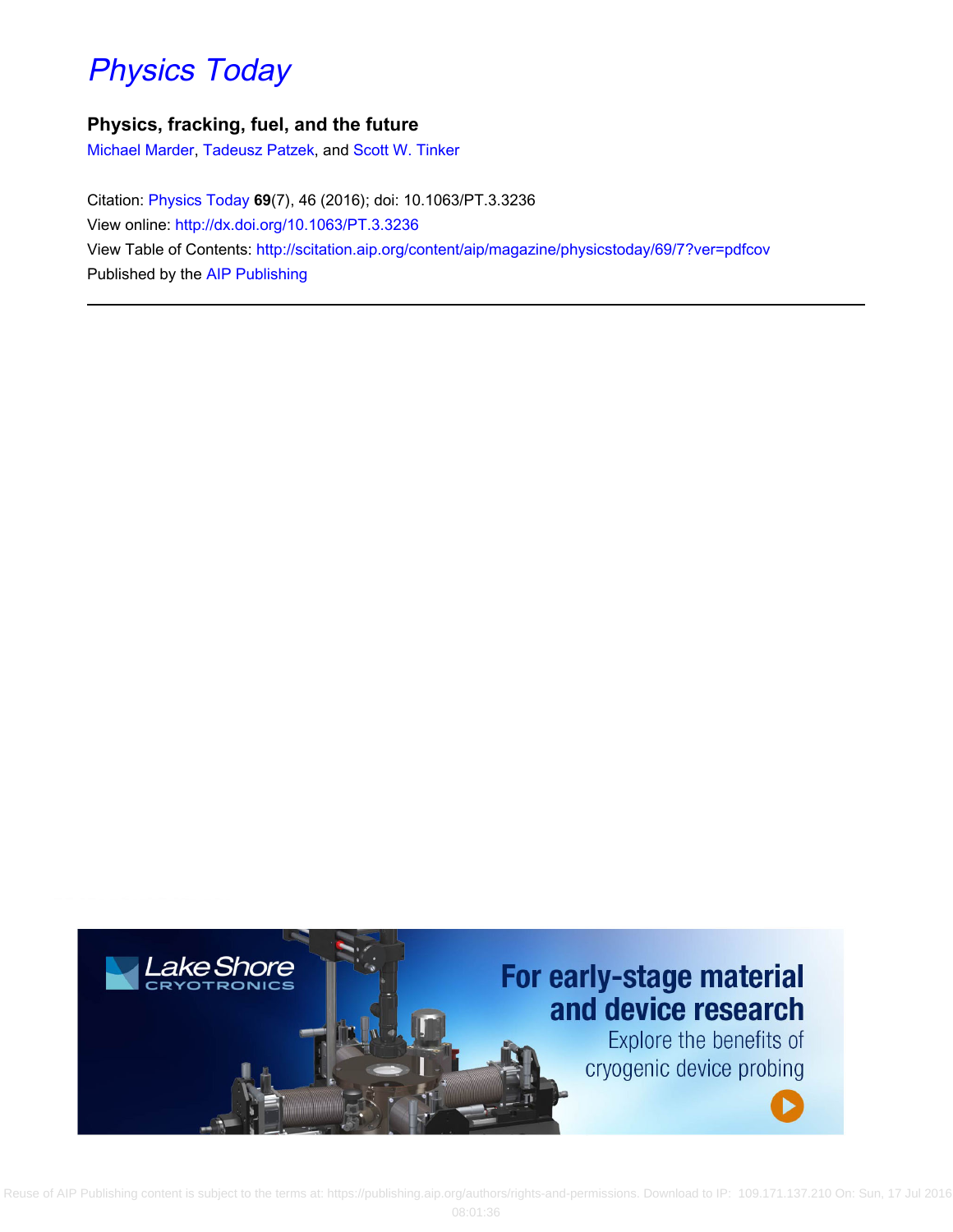# AND THE FUTURE

PHYSICS,

FRACK SER

RACAIN

Michael Marder, Tadeusz Patzek, and Scott W. Tinker

**To contend with the challenges of fueling modern society, the physics community must collaborate with other disciplines and remain broadly engaged in research and education on energy.**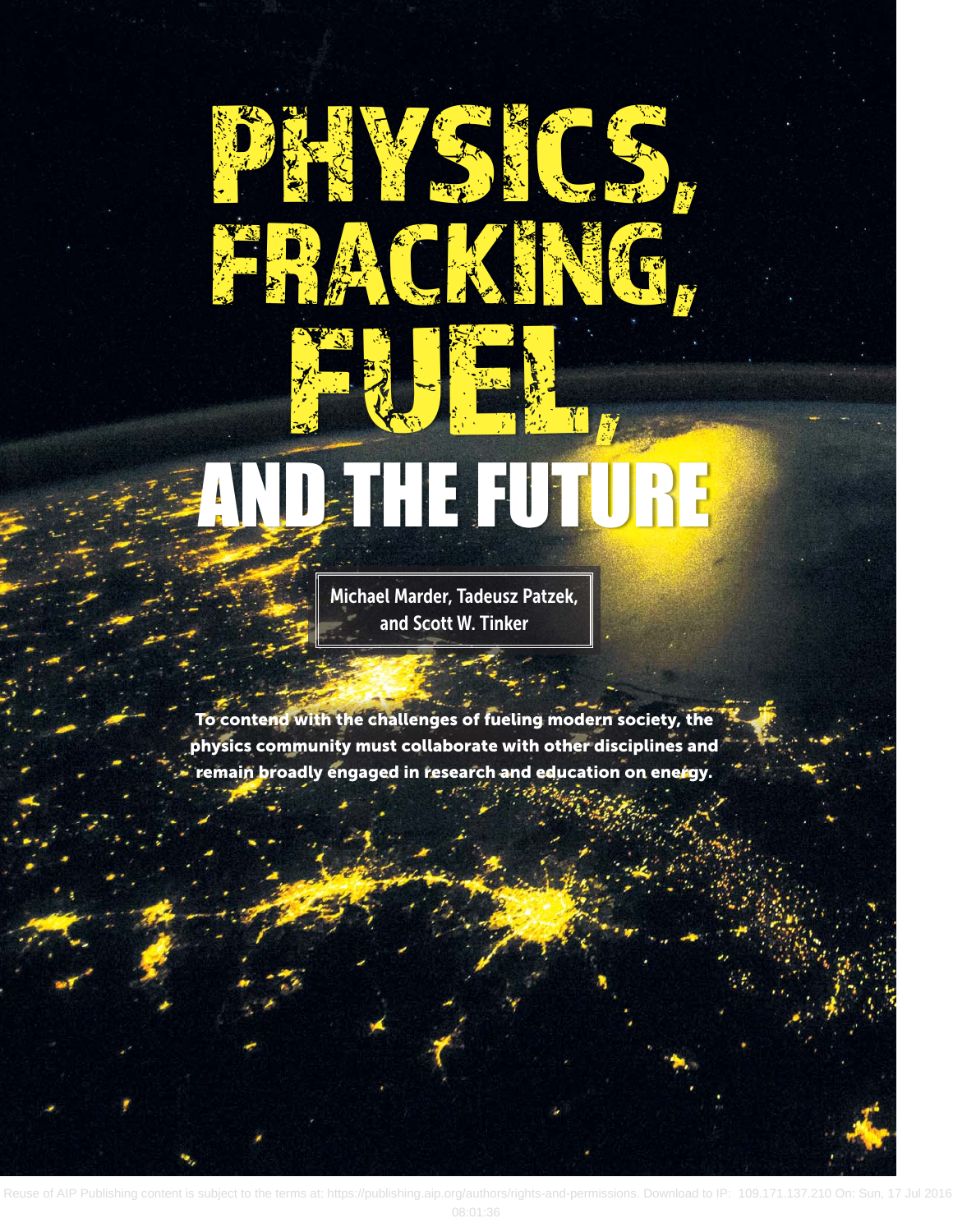



Thuwal, Saudi Arabia. **Scott Tinker** is a professor of geosciences and director of the Bureau of Economic Geology at the University of Texas at Austin.



F  $\frac{1}{2}$  or how long and in what ways can humans<br>sustain the energy-intensive way of life we take<br>for granted? That consequential question is one<br>that physicists must help answer. As we pass the<br>middle of 2016 oil pric sustain the energy-intensive way of life we take for granted? That consequential question is one that physicists must help answer. As we pass the middle of 2016, oil prices are at a 10-year low,

partly because of the surge in production of oil and natural gas from fracking. The current fracking boom may ease the transition to a new mix of energy resources. Conversely, it may make us complacent and delay the transition or incite popular resentment and impede the transition.

The physics community must participate in shaping how energy issues play out over the coming decades. The development of fusion reactors, photovoltaic cells, and other potential energy sources clearly requires contributions from physicists. As educators, many of us occupy the central position of teaching students the very definition of energy and the fundamental limits on extraction of free energy from heat. Beyond the classroom, we should all be concerned with the public's understanding of what energy means. Even in the specific case of fossil fuels, there is room for our increased technical engagement through collaboration.

#### **Two equations for the future**

As we look at the past 200 years of hydrocarbon production and think about the future, it is possible to have two surprisingly different reactions: one optimistic and one pessimistic. Optimists see reasonable development and adaptation for the foreseeable future. Pessimists worry that our whole economy is unstable and could crumble at any time.

Optimism and pessimism have mathematical analogues in simple models. The historical equation of optimism is

$$
\frac{d\phi}{dt} = \alpha \phi,\tag{1}
$$

whose solution gives

$$
\phi = e^{\alpha t} \text{ and } \frac{d\phi}{dt} = \alpha e^{\alpha t}.
$$
 (2)

Here *t* is time and  $\phi$  can describe human population growth, the rate of energy production or consumption, or the rate of economic growth. Over the past two centuries, all those quantities have grown roughly exponentially.

For population, it is clear why exponential growth happens: If couples produce a bit more than two children on average, then

each new generation will be larger than the previous one. For the period since 1800, the exponent *α* for world population has been on the order of 1%.

In the US, both major political parties advocate exponential economic growth at around the rate of 2.5% per year. Any other position would be politically untenable. Politicians debate what role government should play in achieving growth, not whether growth is desirable. With respect to economic growth, most people are living as optimists.

Pessimists start with equation 1 and add a term. Petroleum, land, soil, forests, minerals, and many other resources exist on Earth in finite amounts. When the amount *R* of a resource that's been extracted reaches the carrying capacity *R*′, production must cease. That limitation can be captured by writing

$$
\frac{dR}{dt} = \alpha R(1 - R/R'),\tag{3}
$$

where the term in parentheses is the simplest way to ensure that growth stops when *R* reaches the limiting value. Dividing through by *R*′ and defining  $\phi$  = *R*/*R*′ produces the simplest pessimistic version of a growth equation:

$$
\frac{d\phi}{dt} = \alpha \phi (1 - \phi),\tag{4}
$$

which leads to

$$
\phi = \frac{e^{\alpha t}}{1 + e^{\alpha t}} \text{ and } \frac{d\phi}{dt} = \frac{\alpha e^{\alpha t}}{(1 + e^{\alpha t})^2}.
$$
 (5)

#### JULY 2016 | **PHYSICS TODAY 47**

of AIP Publishing content is subject to the terms at: https://publishing.aip.org/authors/rights-and-permissions. Download to IP: 109.171.137.210 On: Sun, 17 Jul 2016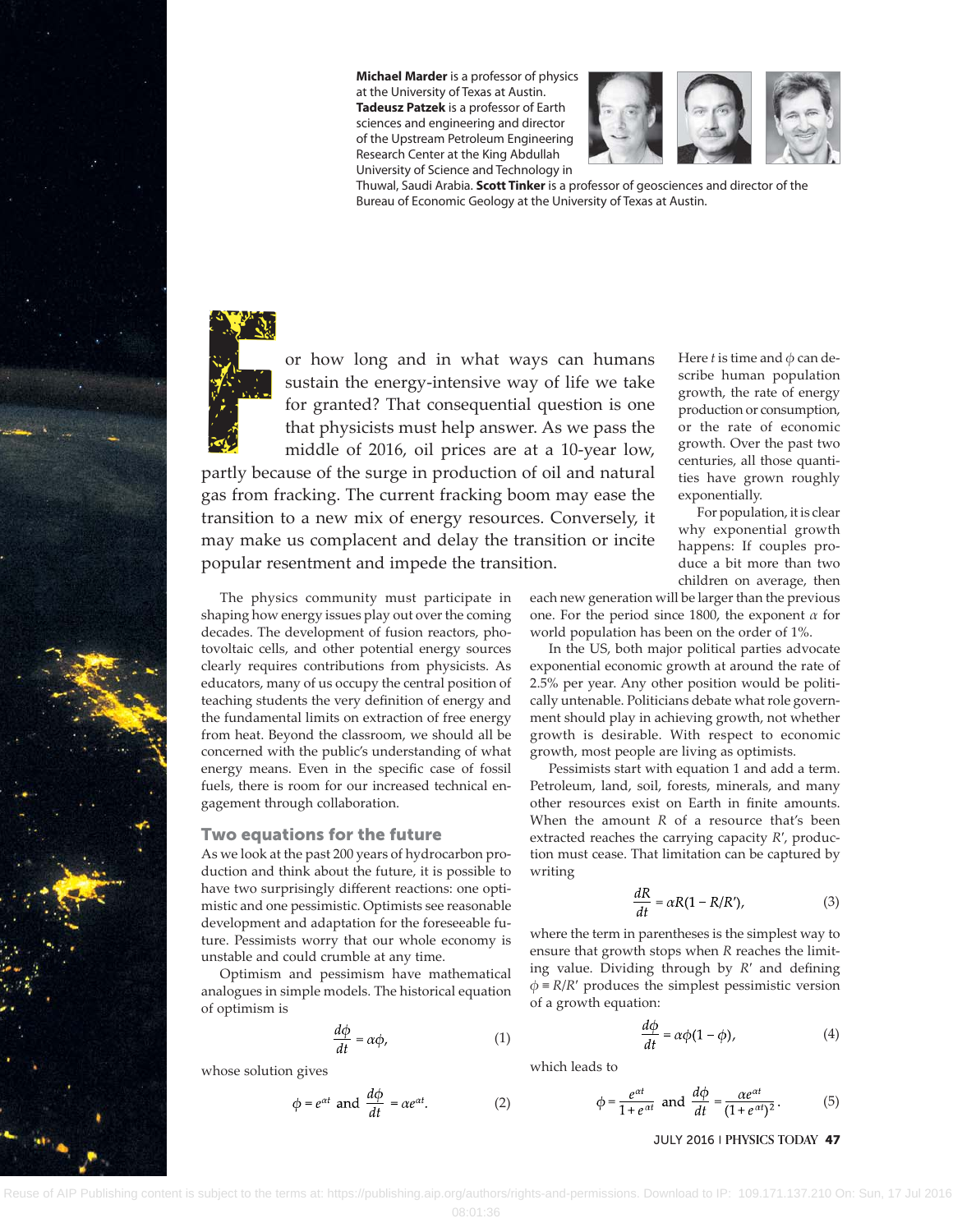**Yet the "spherical Earth" people go around talking about "limits" and about the limits that are implied<br>by the term "carrying capacity."**<br>All the limits of the second that the second the second the second that the second the second the second the second the second the sec **by the term "carrying capacity."** 

Resource production peaks at some time, arbitrarily taken to be *t* = 0; it rises before peak production and falls afterward in a symmetrical fashion. In physics,  $\phi$  from equation 5 is the beloved Fermi function, which describes the occupation of energy states for electrons and other fermions, whereas in population growth or statistics it is called the logistic curve.

#### **A pessimistic view**

Physicist and famous pessimist Albert Bartlett spent decades warning about the risks of optimism:

They believe that perpetual growth is desirable, and hence it must be possible, and so it can't possibly be a problem. Yet the "spherical Earth" people go around talking about "limits" and about the limits that are implied by the term "carrying capacity." But limits are awkward because limits interfere with perpetual growth, so there is a growing move to do away with the concept of limits.<sup>1</sup>

Bartlett emphasized that the exponential function in equation 2 is greedy and eventually unphysical. One can easily forget the implications of the rate at which  $\phi$  becomes larger. The "rule of 70" says that when *ϕ* grows exponentially at *r*%, then the number of years needed for  $\phi$  to double is 70/*r*: Anything with a growth rate of 1% per year will double in approximately 70 years.

If the human population, for example, continues to grow at 1% per year, then 1000 years from now only 1 m2 of Earth's surface will be available per person. That kind of extreme land shortage is

unlikely to be the primary factor that limits human population growth, but the calculation illustrates the impossibility of indefinite population growth.

What equation 5 says is that the production rate of finite quantities grows almost exponentially until the overall resource is half depleted. Before that time, essentially no guidance comes from production rates to indicate that growth is nearing an end. Nor is the resource itself gone. As much is left as has been extracted. But inexorable limitations from finite supply will lead to a decline in production.

By most accounts, the pessimistic view of resource limits began with Thomas Malthus two centuries ago. International discussion of resource limits garnered substantial public attention in 1972 with publication of *The Limits to Growth* by the global think tank Club of Rome. The detailed predictions of that book were based on the World3 model, a computer program to simulate the interacting dynamics of population, economics, resource production, and other factors, including ecological limits. At the time, the World3 model required a mainframe computer to run; its updated descendant (see for example, www.bit-player.org/extras/limits) now can be run in-



**FIGURE 1. THE CORRELATION BETWEEN HYDROCARBON-BASED**

power consumption and economic output for most countries on Earth. A power-law fit finds that annual GDP per person is *G* = \$10 500 (*C*/kW)<sup>0.64</sup>, where *C* is hydrocarbon-based energy consumption per second per person. The tight power-law relationship indicates that economic prosperity is not currently feasible without consumption of hydrocarbon fuels. The power law is reminiscent of scaling laws in biology; $15$  the flow of petroleum through economies resembles the flow of blood in mammals. On average, the hydrocarbon power consumed in the US is 8 kW per person, the same as 80 incandescent 100 W bulbs burning continuously. If the US were to rely only on its currently available renewables—biomass cogeneration, wood, hydropower, geothermal, wind, passive solar, and photovoltaics—

power consumption would drop to four bulbs per person; eliminating hydropower and biofuels would reduce the number to one or two. The reduction would entail such a change in lifestyle as to make the US unrecognizable.<sup>16</sup> (Data source: Central Intelligence Agency, World Factbook, 2015; DOE/Energy Information Administration, 2015.)

#### **48 PHYSICS TODAY** | JULY 2016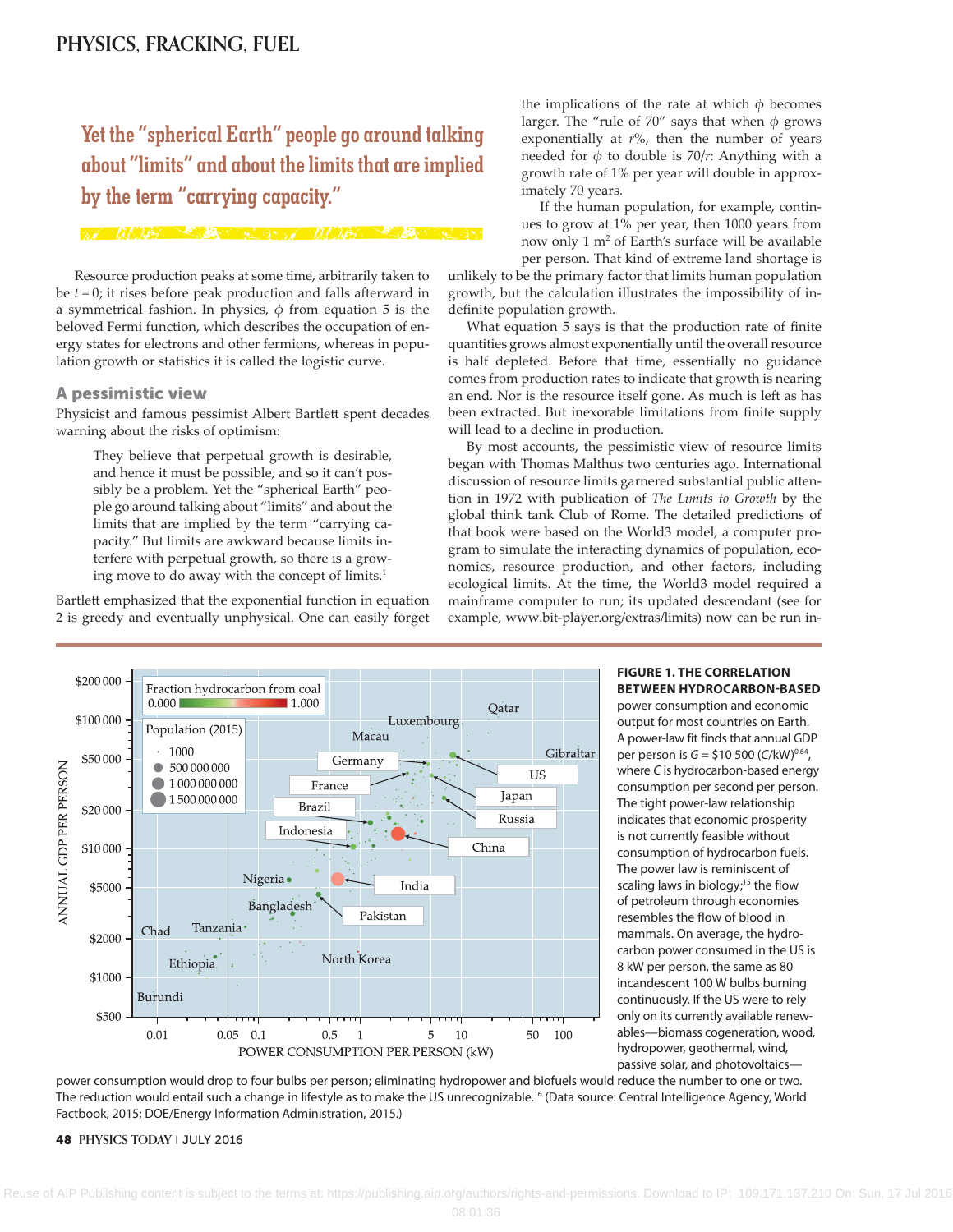teractively from the Web. The authors of *The Limits to Growth* wrote, on page 190, "We are convinced that realization of the quantitative restraints of the world environment and of the tragic consequences of an overshoot is essential to the initiation of new forms of thinking that will lead to a fundamental revision of human behavior and, by implication, of the entire fabric of present-day society."

Of all the finite resources highlighted in *The Limits to Growth*, none are more significant than petroleum and natural gas, in part because power consumption per capita and GDP per capita are highly correlated (see figure 1). To the physics community this makes sense: Power is the ability to do work per unit time and thus underlies all activity in a fundamental way. The oil shock of 1973, produced by the combination of US production decline and an OPEC embargo, gave credibility to the sense that oil is finite. And because of that significance, no resource has been studied more carefully.

The most famous figure to consider the finite supply of oil and gas is M. King Hubbert. In 1956 the Shell Oil Co geophysicist concluded that the US had reserves of 150 billion to 200 billion barrels of oil and predicted that US oil production would peak in 1970 at 8.2 million barrels per day (1 barrel ≈ 159 l). He

**Exploring, inventive humanity exemplifies the lifting of carrying capacity. Through the invention and diffusion of technology, humans alter and expand their niche,**  ———— **redefine resources, and violate population forecasts.**

arrived at those conclusions in three separate ways: by fitting past production to equation 5, by adding up proven reserves from oil company data, and by extrapolating into the future the discovery rate of new oil fields.<sup>2</sup> Hubbert's prediction for the US gave an impressively accurate account of the following 50 years. The actual peak came in 1970 at 9 million barrels per day and then declined in accord with the logistic curve, as shown in figure 2.

Using similar methods, although subject to greater uncertainty, Hubbert predicted that cumulative discovery for the world would rise eventually to 1250 billion barrels and that production would peak around the year 2000 at 12 billion barrels per year, or 33 million barrels per day. His estimate of world oil reserves was too low—according to many current estimates, by a factor of two. In the physics community, Kjell Aleklett in 2012 calculated a cumulative 2300 billion barrels of oil to be discovered, produced, and consumed. He predicted peak production around 2015 at 90 million barrels per day.<sup>3</sup> Other authors who recently reached a similar estimate include Richard Miller and Steven Sorrell, who concluded, "A sustained decline in global conventional production appears probable before 2030 and there is significant risk of this beginning before 2020."4

#### **An optimistic response**

Specialists usually know what resources are in place, have a good handle on consumption rates and trends, and are aware of looming resource limits well ahead of any peak. Thus, say the optimists, few devastating surprises crop up. Production plateaus are foreshadowed by basic economic principles of supply and demand; the resource becomes more expensive. Technology development—kindled by the more expensive resource—creates more affordable alternatives. In the view of thoughtful optimists such as Jesse Ausubel, the calamities foreseen by pessimists do not unfold. Ausubel wrote,

Exploring, inventive humanity exemplifies the lifting of carrying capacity. Through the invention and diffusion of technology, humans alter and expand their niche, redefine resources, and violate population forecasts. In the 1920's, the leading demographer, Raymond Pearl, estimated the globe could support two billion people, while today about six billion dwell here. Today, many Earth observers seem stuck in their mental petri dishes. The resources around us are elastic.<sup>5</sup>

Take oil as an example. Whale oil was used for lighting lamps in the 1800s. As the seas approached "peak whale," the supply of whales decreased and expeditions had to venture

> ever farther from home port in search of prey. In the two decades from 1840 to 1860, the price of whale oil increased fourfold.<sup>6</sup> Contrary to Bartlett, the coming of peak whale did trigger a response. In 1859 natural petroleum was discovered in Pennsylvania and kerosene, a distillate of petroleum, became a substitute for whale oil, whose production declined in the 1860s. Economics, technology, and petroleum saved the whales.

> With the invention of the first production-line automobile in 1908, the demand for oil—and for its distillates, gasoline and diesel, as transporta-

tion fuels—began to grow. In terms of sustainability, that development was positive because it was becoming difficult to provide hay (another carbon-based energy source) to fuel all the domesticated animals that had provided transportation for millennia. For more than 150 years, one source of oil after another has been developed to transport a population that has grown from less than 1 billion to more than 7 billion people progress, unprecedented in history, literally fueled by oil.

All along, highly educated forecasters have anticipated a peak in global oil production just around the corner. But they have been wrong every time. Hubbert's prediction of a global oil peak around the year 2000 was wrong. Even his description of the peak in US oil production eventually proved wrong. Including data from just a few years beyond 2008 gives the red points in figure 2. US domestic crude oil production has nearly returned to the level of 1970.

Meanwhile, with 1200 billion barrels of oil consumed to date, the BP Statistical Review of World Energy puts current proved, unconsumed reserves at 1700 billion barrels.7 By comparison, at the end of 2004, proved reserves found and not consumed were 1360 billion barrels. In the past decade, 340 billion more barrels of oil have been found and declared recoverable than were consumed. Facilitated by demand for liquid fuels, and more importantly by ingenuity and technology, production continues to increase.

As gasoline, diesel, and kerosene become more expensive,

JULY 2016 | **PHYSICS TODAY 49**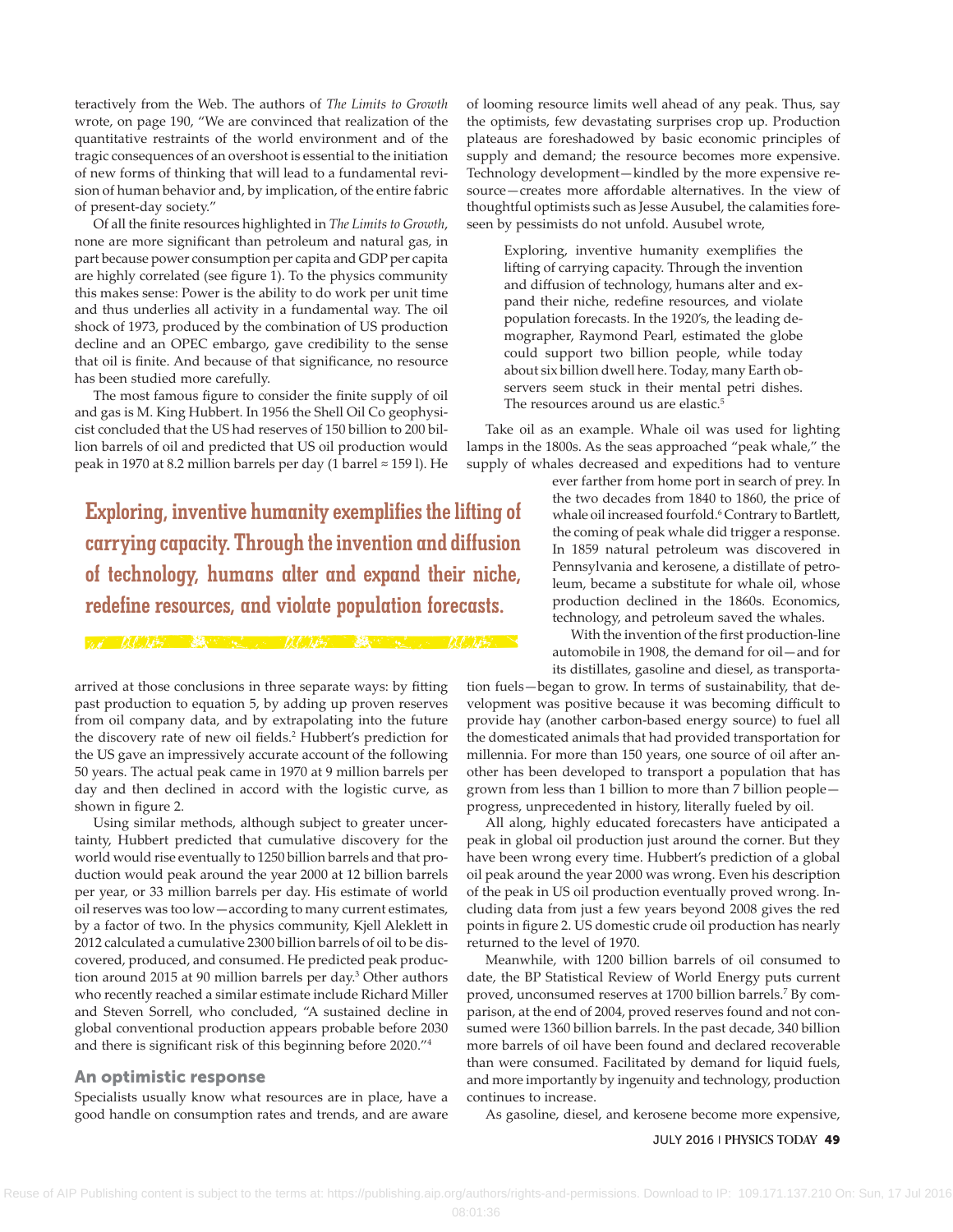

the demand for transportation fuels will be satisfied by biofuels, fuel cells, batteries, or other new resources. Even global energy demand estimates may prove too high, as efficiencies continue to reduce per capita demand and developing economies adopt more efficient technologies. Demand for oil may be slowing, due to ride sharing, public transportation, and improvements in vehicle fuel economy.

Indeed, a transition away from oil has been

under way for 40 years. The percentage of oil in the global energy mix peaked in the late 1970s, just below 50%; today it is just over 30% and declining. That was the interesting peak in oil. But it came and went with little fanfare as the energy systems of the world changed and adapted. Thus, argue the optimists, the eventual plateau of oil production won't come from limits to global oil resources but instead from reduced demand and affordable alternatives provided by technology and adaptation. Making the switch to other fuels will involve hard work and require innovation, but it will not cause the end of civilization as we know it.

#### **Fracking**

The debate on whether the world economy will continue to grow through the next several decades without shocks owing to shortages in fuel or other critical materials is far from settled. Certainly the current short-term glut in oil makes it hard to focus policy on impending shortages. Oil prices were down below \$30/barrel in early 2016, compared with more than \$100/barrel as recently as the middle of 2014, partly due to oil supply and partly due to financial speculation. Two primary factors drive the glut: first, increased production by OPEC, led by Saudi Arabia, and second, horizontal drilling and hydraulic fracturing—hydrofracturing or fracking—to extract oil and gas from shales. Many features of the shale-gas story capture in microcosm the larger problem of estimating oil and gas reserves. The technical work under way to understand what reserves are

#### **50 PHYSICS TODAY** | JULY 2016

**FIGURE 2. M. KING HUBBERT'S**

**1956 PREDICTION** for the daily production rate of US crude oil through 2015, compared with actual production. Until 2008, production (brown) followed Hubbert's model (blue) reasonably well, but since then horizontal drilling and hydrofracturing have created a new peak (red).

> permeable media,  $q = (k/\mu)\nabla p$ , where *q* is flux per area,  $\mu$  is the viscosity of the liquid, **∇***p* is the pressure gradient making the fluid move, and *k* is the permeability. For sand, *k* is around 1 darcy (1 darcy ≈ 10−12 m2 ). For sandstone, *k* ranges down to 10−3 darcy. And for shales it can be as low as 10−8 or even 10−9 darcy. That's about 10−20 m2 , which suggests angstrom spacing; the channels in the rock are not really so thin, but transport is indeed slow and difficult.

> Hydrofracturing produces large cracks in the rock. The process involves drilling down as much as several kilometers; turning the wellbore sideways into the shale layer; proceeding horizontally for a kilometer or more; injecting 25 000 m<sup>3</sup> of pressurized water, a few additives, and 10 000 tons of sand to keep cracks open; and extracting the gas. (A considerably more detailed description of the process was provided by Donald Turcotte, Eldridge Moores, and John Rundle, PHYSICS TODAY, August 2014, page 34.)

> In 2012 the Alfred P. Sloan Foundation funded an interdisciplinary group led by the University of Texas at Austin's Bureau of Economic Geology to estimate the future of natural-gas production from the major shale-gas and oil formations, or plays, in the US. Understanding why hydrofracturing works and how much gas and oil will ultimately be produced is a complex interdisciplinary problem. Geologists understand the formations in which the gas and oil are found. Petroleum engineers understand particular features of the rock and fluid setting that make hydrocarbon production possible with current

available may be a model for the larger question of world resources.

Hydrofracturing technology goes back to the 1940s, but the assembly of techniques leading to the current production boom are generally attributed to George Mitchell. In the 1980s and 1990s, his company, Mitchell Energy and Development, embarked on a decade of experimentation in the Barnett shale near Dallas to develop techniques to produce shale gas. Those techniques have come to alleviate worries about peak oil. Ironically, Mitchell was passionate about sustainability science at least since the 1970s and was a primary sponsor of the technical work that led to the publication of *The Limits to Growth*. The Cynthia and George Mitchell Foundation today empha-

sizes projects that examine energy and water sustainability; it also supports fundamental-physics research.

Extracting gas and oil from shale formations once seemed impossible for a very simple reason. The existence of hydrocarbon-rich mudrocks, deposited in ancient ocean beds, has been known for a long time. However, the lithified mud layers are extremely impermeable. At a depth of a few kilometers, they may be as little as 30 m thick. Their permeability shows up in Darcy's law for flow of liquids in

Reuse of AIP Publishing content is subject to the terms at: https://publishing.aip.org/authors/rights-and-permissions. Download to IP: 109.171.137.210 On: Sun, 17 Jul 2016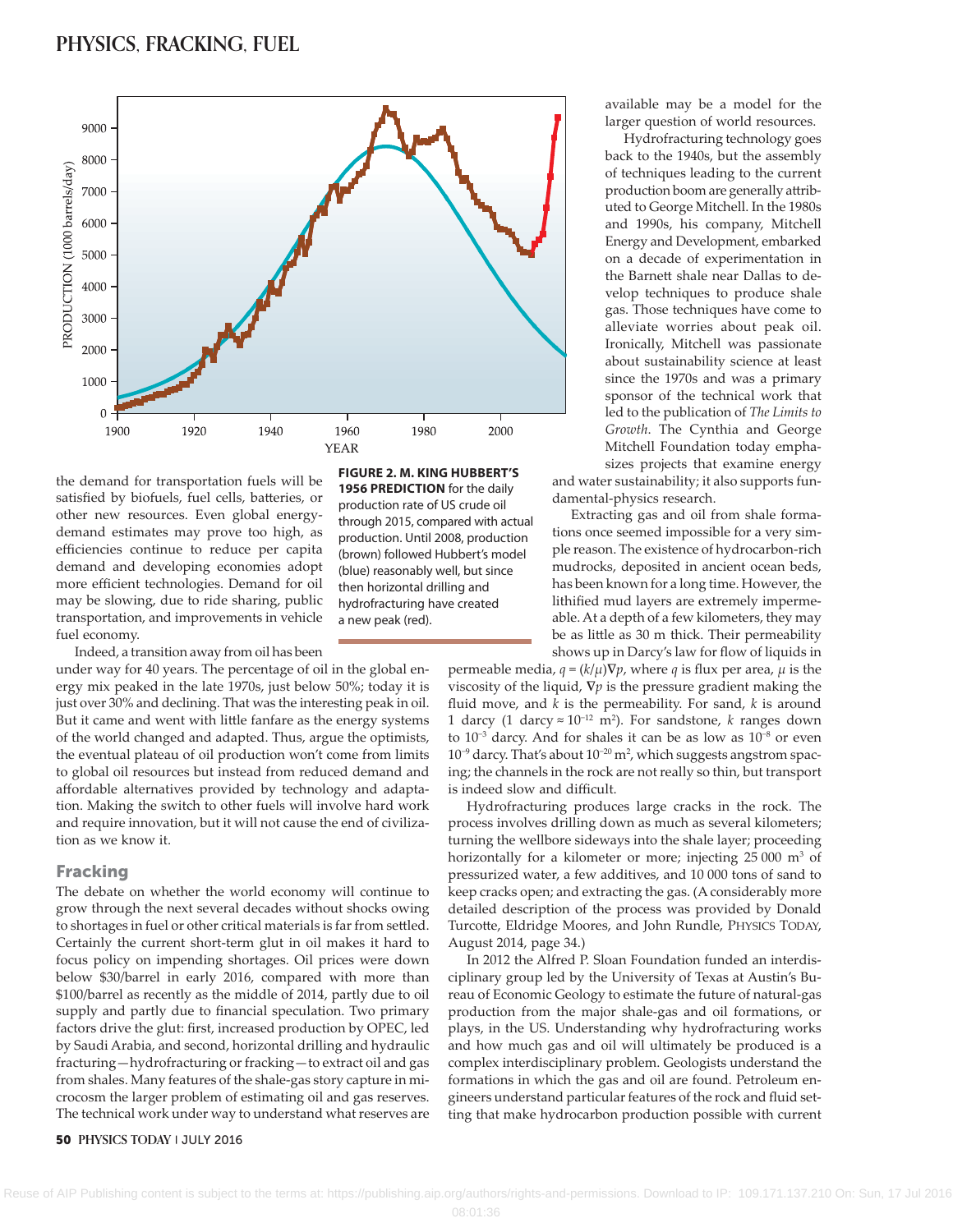technology. Economists understand the interplay between price and production. And physicists … well, it is not evident that anything is left. Nevertheless, the Sloan Foundation study's results turned out to incorporate unanticipated contributions from physicists: the construction of individual well decline curves.

Every individual shale-gas well starts with strong production, but it declines rapidly within a few years of drilling. To predict the future of natural-gas production, the expected production trajectory of individual wells is a necessary first step. Yet each individual well is enormously complicated. The hydrofracturing process creates a subsurface fracture network of uncer-

tain character and extent; not a single such network has ever been imaged in reasonable detail.

The natural gas reaches the wellbore through a hierarchical transport path involving connected pores, natural fractures, and, finally, larger fractures propped open by the injected sand. That complexity makes it understandable to fall back on conventional phenomenological models of oil wells,<sup>8</sup> particu-

larly a class of curves assembled by Jan Arps.<sup>9</sup> Those phenomenological curves, however, were based on experience with conventional oil reservoirs from which oil seeped long distances through much more porous and permeable rock. Detailed numerical reservoir simulations are too time-consuming to be used well by well to explore production scenarios from tens of thousands of wells.

A seemingly unrelated problem suggested a solution. The condensed-matter physics community has had successes employing extremely simple models and obtaining quantitatively accurate descriptions of complex systems. One example is the theory of localization: electron transport in random systems at low temperature. The original calculations of Philip Anderson in 1958 inspired a new field of study, but Anderson's attempt to solve the problem in exact detail left many questions out of reach. Almost 20 years later, a gang of four—Anderson plus Elihu Abrahams, Donald Licciardello, and Rama Ramakrishnan—tackled the problem anew and solved it in a novel way.10 (See the article by Ad Lagendijk, Bart van Tiggelen, and Diederik S. Wiersma, PHYSICS TODAY, August 2009, page 24.) Most of their theory was contained in the assertion that for each dimension, the resistivity of a disordered solid at low temperature is a single universal function of the size of the solid scaled by a reference length.

The production over time of hydrofractured wells turns out to be amenable to a very similar sort of approach.<sup>11</sup> It is based on the following idea: Hydrofracturing opens up some amount M of gas for extraction. Everything else is inaccessible. That gas diffuses through unbroken rock to a fracture, through which it easily and quickly migrates to the production well. The char-



**FIGURE 3. SCALING CURVE**

for the output from Barnett shale wells compared with the production history of 6600 wells. The scaled time *t <sup>~</sup>* <sup>=</sup> *<sup>t</sup>*/*<sup>τ</sup>* is time in units of the interference time *τ* after which production begins to decay exponentially. (Data courtesy of Frank Male.)

acteristic minimum distance between fractures is 2*d*. From *d* one can calculate an interference time  $τ = d<sup>2</sup>/(k/sec<sub>g</sub>)$ , where *k* is again permeability, *s* is the volume fraction of space occupied by hydrocarbons, and  $c<sub>g</sub>$  is compressibility. The interference time *τ* is the characteristic time needed for gas to diffuse a distance *d* to the nearest fracture.

Detailed solutions lead to the following physical picture for the depletion. In the be-

ginning, natural gas of uniform density and pressure diffuses into a fracture, which acts as an absorbing boundary. The flow of gas decays as 1/√‾*t*. A front of low pressure and density moves away from the boundary. Eventually, around time *τ*, the lowpressure front moving from one boundary hits a low-pressure front coming in from an opposing fracture across the way at a distance 2*d*. After the two fronts meet, the production rate falls exponentially as the finite volume is depleted.

The result is one curve (see figure 3) that gives a reasonable description of the behavior in time of all wells in the play. To apply the curve to any given well, the production curve from that well must be rescaled by two parameters. The time axis must be rescaled by *τ* and the cumulative production axis must be rescaled by M. Those parameters are not known and must be obtained by fits to production. One can view the fitting process as an efficient way to learn, by observing a well's early history, how much will come out and how long it will take.

For the Sloan Foundation study, the procedure was applied to 14 000 gas wells in the Barnett play, 2700 in the Haynesville play, 3500 in the Fayetteville play, 5300 in the Marcellus play,<sup>12,13</sup> and 9700 gas and oil wells in the Eagle Ford play. New rounds of data coming in are making it possible to verify that earlier predictions were on track.

To have much use, the calculations have to be embedded in a larger context. Production depends not just on how much each well produces but also on how many wells are drilled, the length and orientation of the horizontal well, the volume of water used in the hydraulic fracture process, original rock properties, and more. In addition to temperature, pressure, and other geophysical information, drilling wells depends on

#### JULY 2016 | **PHYSICS TODAY 51**